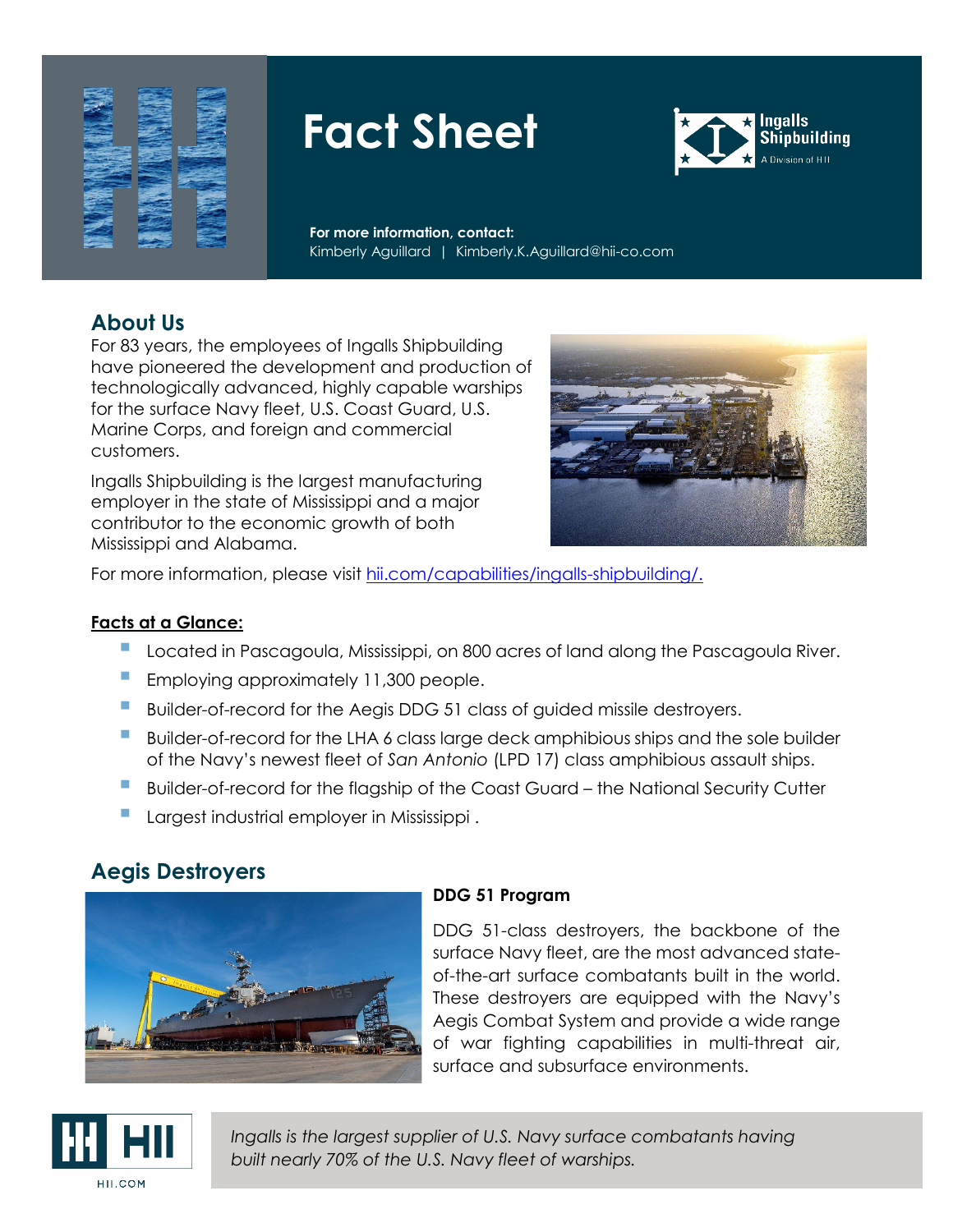



**For more information, contact:** Kimberly Aguillard | Kimberly.K.Aguillard@hii-co.com

In June 2020, Ingalls Shipbuilding was awarded a \$936 million contract for the construction of an additional destroyer for the U.S. Navy. Ingalls has built and delivered 33 *Arleigh Burke*class destroyers, and has six more under construction that include the first of the Flight III variants USS *Jack H. Lucas* (DDG-125). The new Flight III *Arleigh Burke*-class DDG will provide cutting edge capabilities. Flight III variants will have a AN/SPY-6 Air and Missile Defense Radar, or AMDR, that will be a true game-changer in protecting against a variety of threats, including ballistic missiles. Additionally, Flt III's have an advanced power generation suite designed to accommodate the demands of the latest weapons systems.

### **Amphibious Transport Dock**

Ingalls Shipbuilding is building the entire LPD 17 *San Antonio* class of ships, the newest addition to the Navy's 21st century amphibious assault force. The 684-foot-long, 105-footwide ships are used to embark and land Marines and their equipment by air cushion or utility landing craft, and amphibious assault vehicles, augmented by helicopters or vertical takeoff and landing aircraft such as the MV-22 Osprey. The ships will support joint operational mobility, special operations, and expeditionary warfare and humanitarian missions throughout the first half of the 21st century.

### **LPD Status**

Ingalls has delivered LPDs 17-27 to the Navy and currently has three *San Antonio-*class ships under construction. *Fort Lauderdale* (LPD 28) launched in the first quarter of 2020. The keel for *Richard M. McCool Jr.* (LPD 29) was authenticated in December 2018. Ingalls received a \$1.4 billion contract for the Navy's first Flight II ship, *Harrisburg* (LPD 30), in March 2019. Shortly after the start of fabrication of LPD 30 in April of 2020, Ingalls was awarded a contract for the construction of LPD 31.



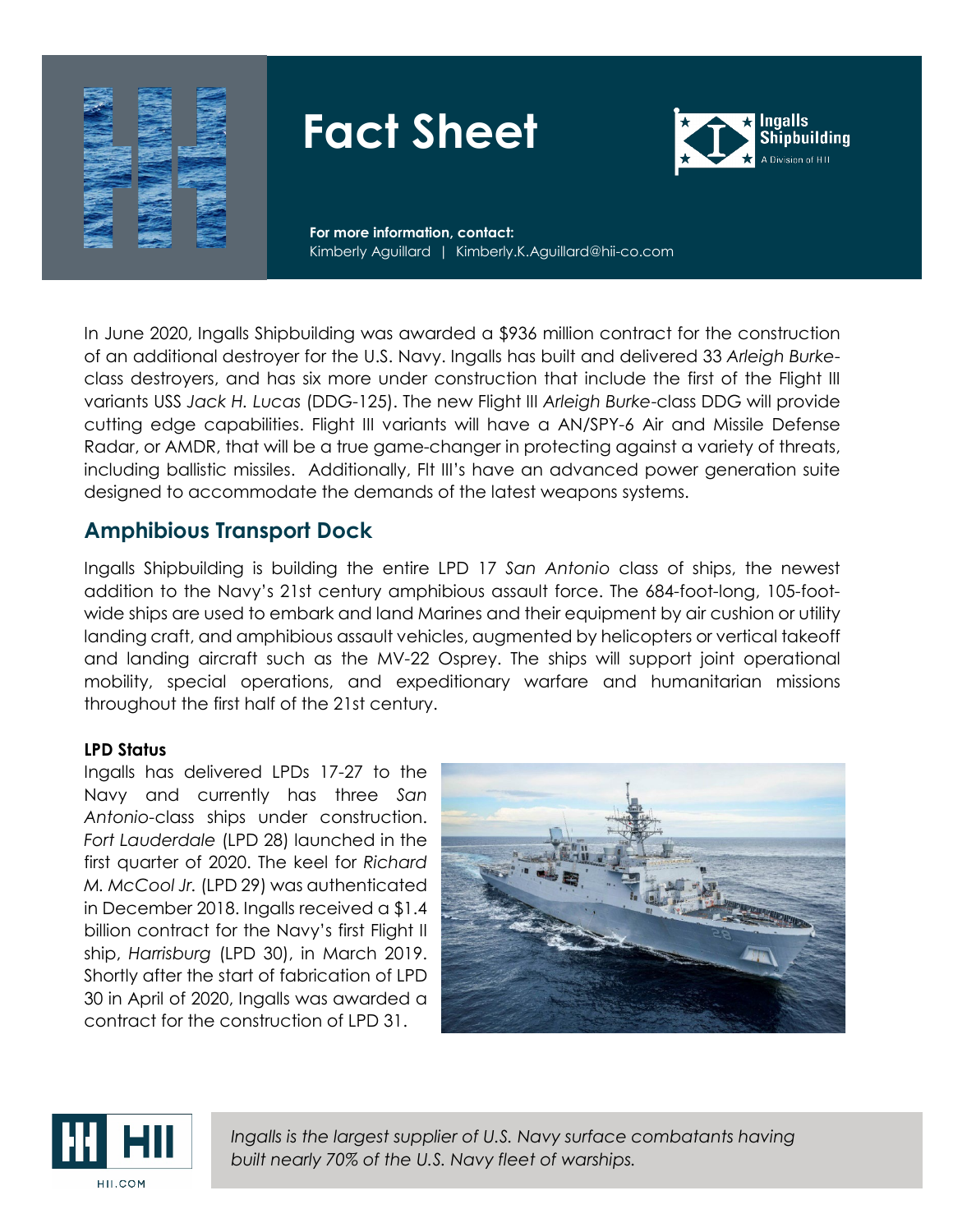



**For more information, contact:** Kimberly Aguillard | Kimberly.K.Aguillard@hii-co.com

These ships feature many revolutionary design innovations, including enhanced war fighting and survivability capabilities, improved command and control capabilities, stealthy design elements, and several quality of life improvements. Each ship will hold a crew of up to 360 sailors and can accommodate 700 Marines with surge capability of 800 Marines for Flight I variants and 552 Marines with surge capability of 600 Marines for Flight II variants. LPD Flight II replaces the aging *Whidbey Island* class and the *Harpers Ferry*-class dock landing ships.

## **Amphibious Helicopter Assault**

#### **LHA Program**

Amphibious Helicopter Assault ships operate in a high density, multi-threat environment as an integral member of an Expeditionary Strike Group, an Amphibious Task Force or an Amphibious Ready Group. USS *America* (LHA 6), was delivered to the Navy in 2014. It was the first in the new class of amphibious assault ships replacing USS *Tarawa* (LHA 1). Ingalls' next ship in the class, *Tripoli* (LHA 7), was delivered to the Navy in the first quarter of 2020. Construction on *Bougainville* (LHA 8) began in October 2018. The Navy has awarded advance funding to Ingalls for LHA 9.

LHA 6 class ships are 844 feet long and 106 feet wide and displace 44,854 tons. The gas turbine propulsion system drives the ship in excess of 22 knots. The ships accommodate 1,204 crew and 1,871 troops and are capable of carrying elements of a Marine Expeditionary Unit, including Marine helicopters, MV-22 Osprey tilt-rotor aircraft and F-35B Joint Strike Fighters. Carrying a complement of F-35B Joint Strike Fighters will



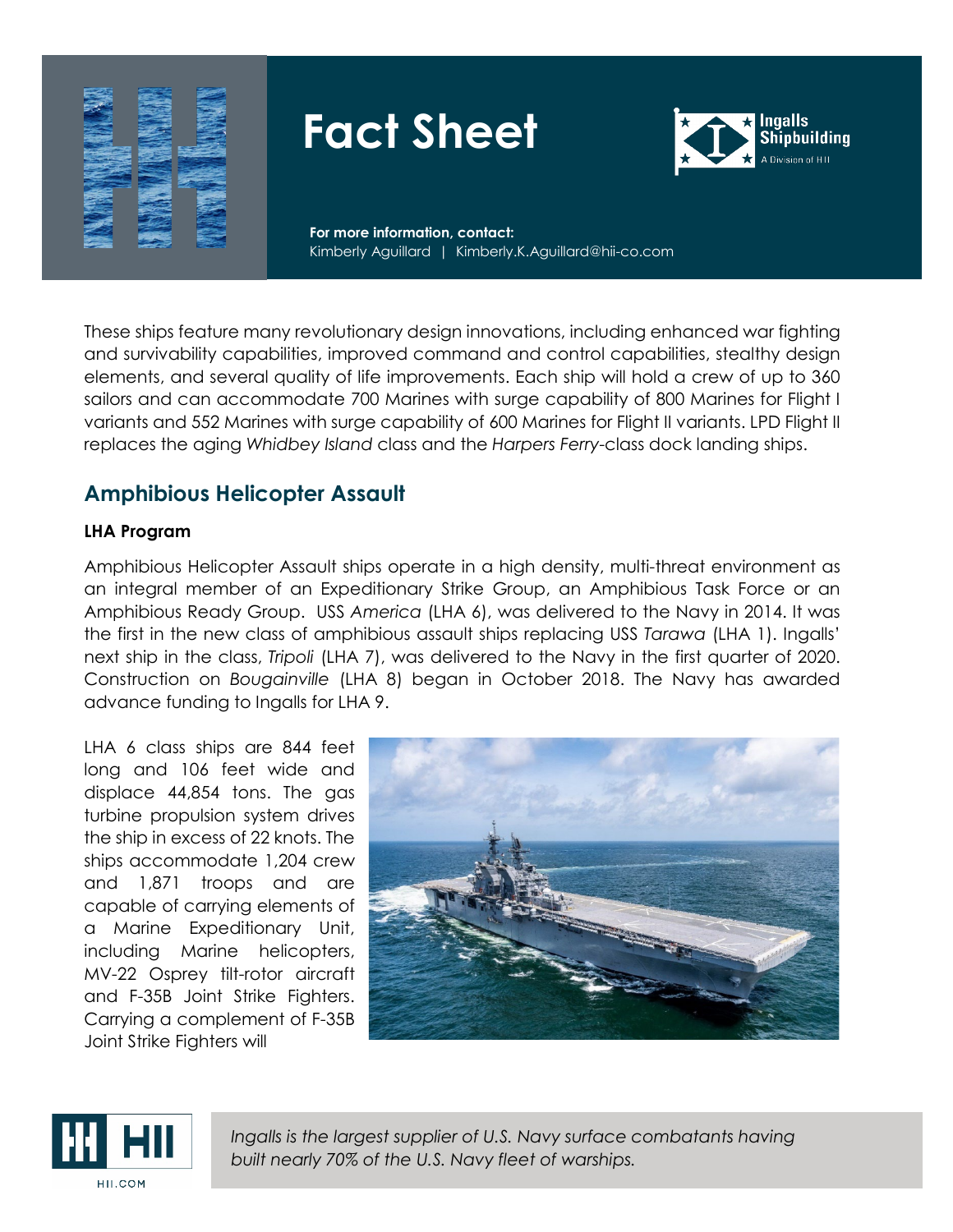



**For more information, contact:** Kimberly Aguillard | Kimberly.K.Aguillard@hii-co.com

significantly enhance the Marine Air Ground Task Force's projection of combat power capabilities. Removal of the well deck for landing craft allows for an extended hangar deck with two significantly wider high bay areas, each fitted with an overhead crane for aircraft maintenance. With the LHA 8 design, a well deck was added back into the design due to requirements from the Navy and Marine Corps.

This class is a multi-functional and versatile ship. LHA 6 has increased cargo magazine capacity, enhanced hospital capabilities, better survivability and greater service life margins. Similar to its predecessors, the ship can operate as the flagship for an expeditionary strike group.

## **U.S. Coast Guard National Security Cutter**

#### **NSC Program**

National Security Cutters are designed to replace the 378‐foot *Hamilton*-class cutters, which entered service during the 1960s. NSCs are 418 feet long with a 54-foot beam and displace 4,500 tons with a full load. They have a top speed of 28 knots, a range of 12,000 miles, an endurance of 60 days and a crew of 120.

In December 2018, Ingalls received contracts worth more than \$930 million from the Coast Guard to build NSC 9 and NSC 10. *Stone* (NSC 9) was



delivered in the fourth quarter of 2020. Ingalls ceremonially authenticated the keel of *Calhoun* (NSC 10) in July 2021. The start of fabrication for NSC 11 occurred in May 2021.